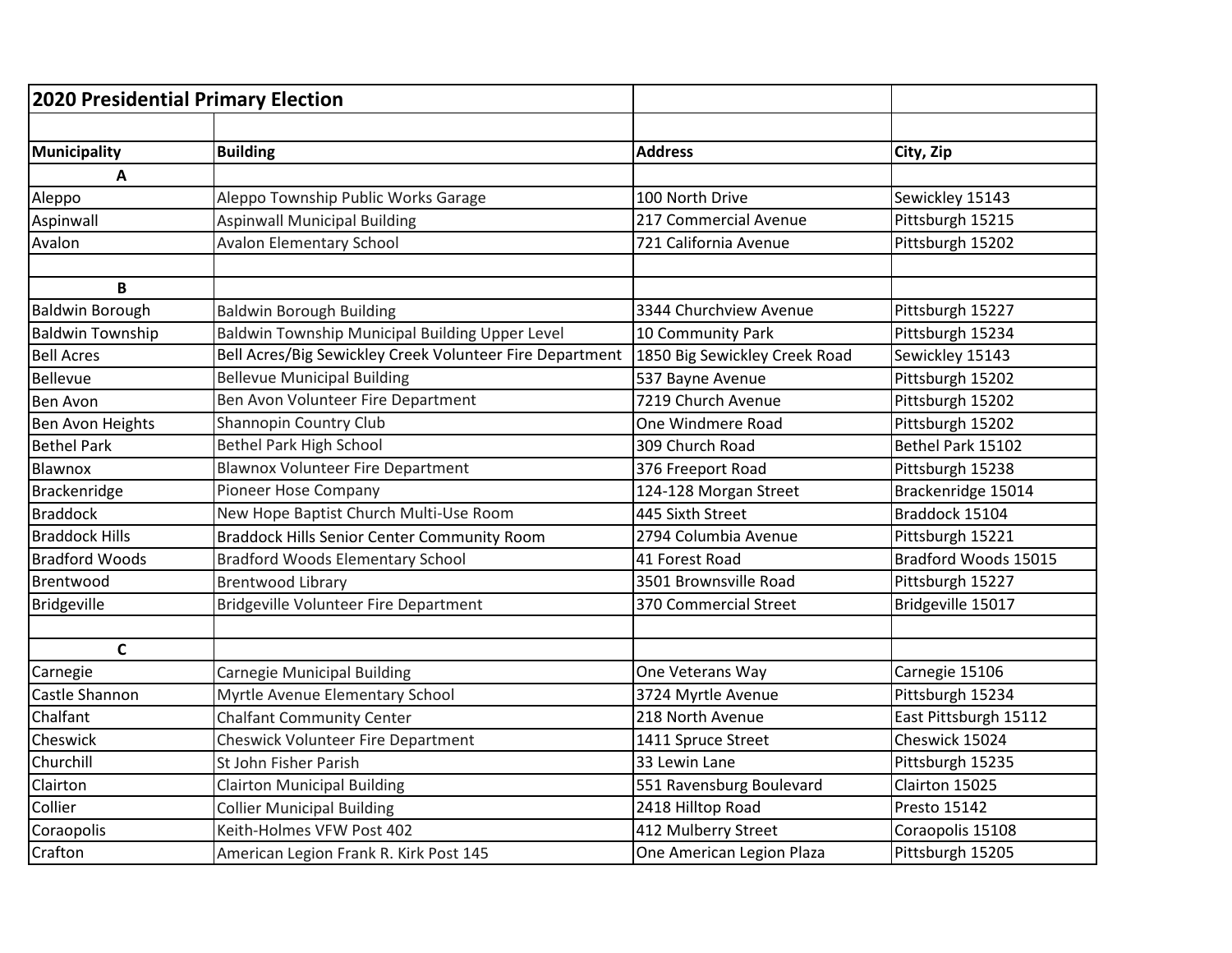| Forward             | Forward Township Volunteer Fire Department              | 9019 Roberts Hollow Road | Elizabeth 15037       |
|---------------------|---------------------------------------------------------|--------------------------|-----------------------|
| <b>Forest Hills</b> | Forest Hills Westinghouse Lodge                         | 799 Barclay Avenue       | Pittsburgh 15221      |
| Findlay             | <b>Findlay Township Activity Center</b>                 | 310 Main Street          | Imperial 15126        |
| Fawn                | <b>Fawn Municipal Building</b>                          | 3054 Howes Run Road      | Tarentum 15084        |
| F                   |                                                         |                          |                       |
|                     |                                                         |                          |                       |
| Etna                | All Saints Church                                       | 19 Wilson Street         | Pittsburgh 15223      |
| Emsworth            | <b>Sacred Heart Church</b>                              | 154 Orchard Avenue       | Emsworth 15202        |
| Elizabeth Township  | Elizabeth Township Municipal Building                   | 522 Rock Run Road        | Elizabeth 15037       |
|                     |                                                         |                          |                       |
| Elizabeth Borough   | Elizabeth Borough Volunteer Fire Department Social Hall | 107 Market Street        | Elizabeth 15037       |
| Edgeworth           | <b>Edgeworth Elementary</b>                             | 200 Meadow Lane          | Sewickley 15143       |
| Edgewood            | <b>Edgewood Primary School</b>                          | 241 Maple Avenue         | Pittsburgh 15218      |
| East Pittsburgh     | East Pittsburgh Community Center Gym                    | 506 Bessemer Avenue      | East Pittsburgh 15035 |
| East McKeesport     | East McKeesport Senior Citizen Community Center         | 539 Chicora Street       | East McKeesport 15035 |
| East Deer           | <b>East Deer Municipal Building</b>                     | 927 Freeport Road        | Creighton 15030       |
| E                   |                                                         |                          |                       |
|                     |                                                         |                          |                       |
| Duquesne            | Holy Name/Christ the Light of the World                 | 32 South 1st Street      | Duquesne 15110        |
| Dravosburg          | <b>Dravosburg Municipal Building</b>                    | 226 Maple Avenue         | Dravosburg 15034      |
| Dormont             | Thomas R. Lloyd Recreation Center                       | 1801 Dormont Avenue      | Pittsburgh 15216      |
| D                   |                                                         |                          |                       |
|                     |                                                         |                          |                       |
| Crescent            | <b>Crescent Municipal Building</b>                      | 225 Spring Run Road      | Crescent 15046        |
|                     |                                                         |                          |                       |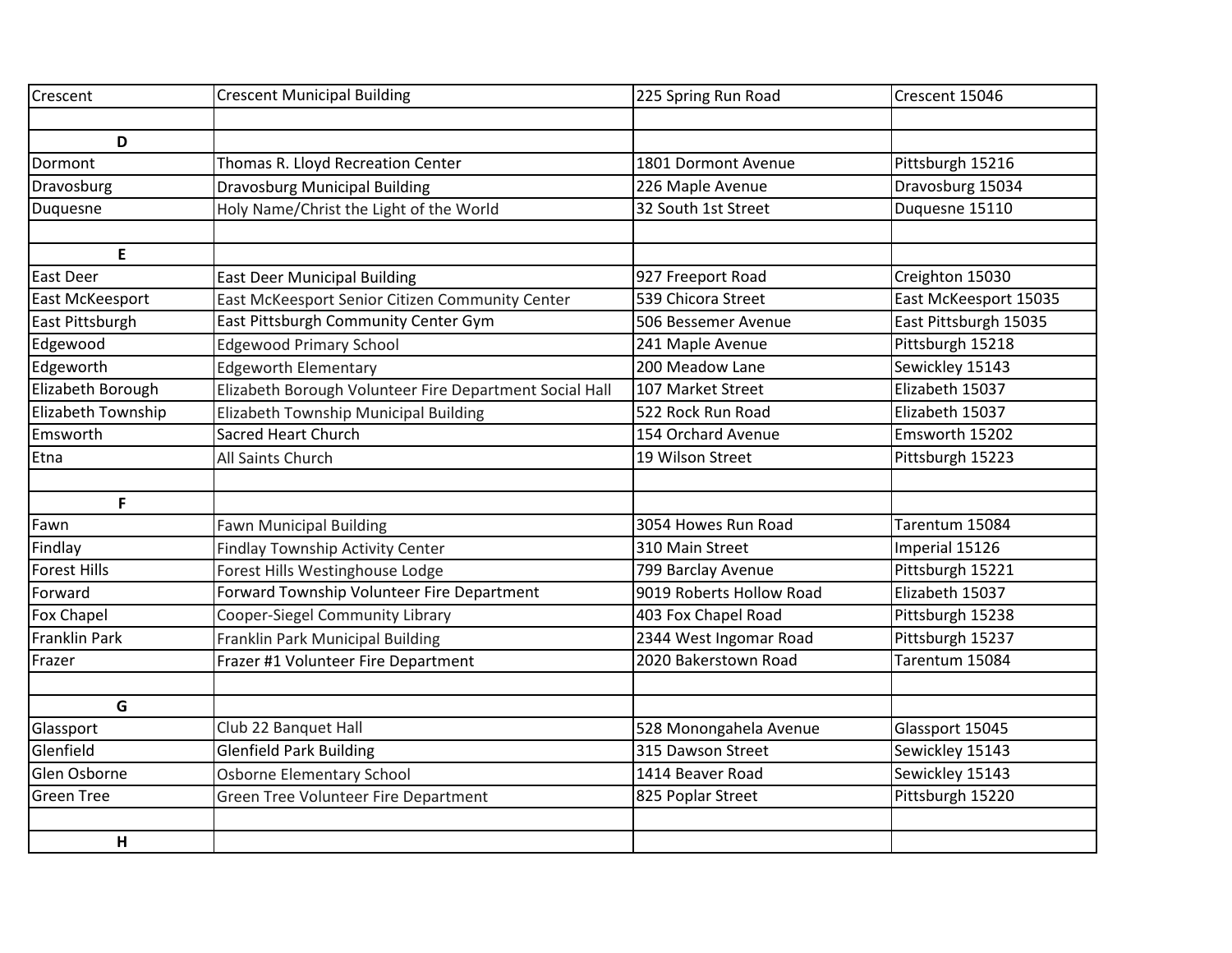| Hampton             | <b>Hampton Community Center</b>              | 3101 McCully Road                 | Allison Park 15101    |
|---------------------|----------------------------------------------|-----------------------------------|-----------------------|
| Harmar              | <b>Harmar Municipal Building</b>             | 701 Freeport Road                 | Cheswick 15024        |
| Harrison            | Citizens Volunteer Hose Company              | 965 Burtner Road                  | Natrona Heights 15065 |
| Haysville           | Crawford Auto Repair                         | 16 South Avenue                   | Sewickley 15143       |
| Heidelberg          | Heidelberg Volunteer Fire Department         | 456 First Street                  | Carnegie 15106        |
| Homestead           | TCV Community Services - Steel Valley COG    | 201 East 18th Avenue              | Homestead 15120       |
|                     |                                              |                                   |                       |
|                     |                                              |                                   |                       |
| Indiana             | Indiana Municipal Building                   | 3710 Saxonburg Boulevard          | Pittsburgh 15238      |
| Ingram              | Ingram Municipal Building                    | 40 West Prospect Avenue           | Pittsburgh 15205      |
|                     |                                              |                                   |                       |
| J                   |                                              |                                   |                       |
| Jefferson Hills     | Floreffe Volunteer Fire Company              | 1540 State Street                 | Clairton 15025        |
|                     |                                              |                                   |                       |
| $\mathbf K$         |                                              |                                   |                       |
| Kennedy             | David E. Williams Middle School              | 60 Gawaldo Drive                  | Coraopolis 15108      |
| Kilbuck             | Kilbuck Municipal Building                   | 343 Eicher Road                   | Pittsburgh 15237      |
|                     |                                              |                                   |                       |
| L                   |                                              |                                   |                       |
| Leet                | Fair Oaks Volunteer Fire Department          | 190 Ambridge Avenue               | Ambridge 15003        |
| Leetsdale           | Leetsdale Municipal Building                 | 373 Beaver Street, Suite A        | Leetsdale 15056       |
| Liberty             | Liberty Volunteer Fire Department            | 900 Haslage Street                | McKeesport 15133      |
| Lincoln             | Lincoln Borough Volunteer Fire Department #1 | 4312 Liberty Way                  | Elizabeth 15037       |
|                     |                                              |                                   |                       |
| M                   |                                              |                                   |                       |
| Marshall            | <b>Marshall Municipal Building</b>           | 525 Pleasant Hill Road, Suite 100 | Wexford 15090         |
| <b>McCandless</b>   | <b>CCAC North</b>                            | 8701 Perry Highway                | Pittsburgh 15237      |
| McDonald            | Independent Bible Presbyterian               | 112 Dempe Street                  | McDonald 15057        |
| McKeesport          | <b>McKeesport Public Safety Building</b>     | 201 Lysle Boulevard               | McKeesport 15132      |
| <b>McKees Rocks</b> | Holy Ghost Byzantine Catholic                | 225 Olivia Street                 | McKees Rocks 15136    |
| Millvale            | Millvale Community Center                    | 416 Lincoln Avenue                | Pittsburgh 15209      |
| Monroeville         | Monroeville Convention Center (DoubleTree)   | 101 Mall Boulevard                | Monroeville 15146     |
| Moon                | Moon Middle School                           | 904 Beaver Grade Road             | Coraopolis 15108      |
| Mt. Lebanon         | Mt. Lebanon High School Athletic Complex     | 7 Horsman Drive                   | Pittsburgh 15228      |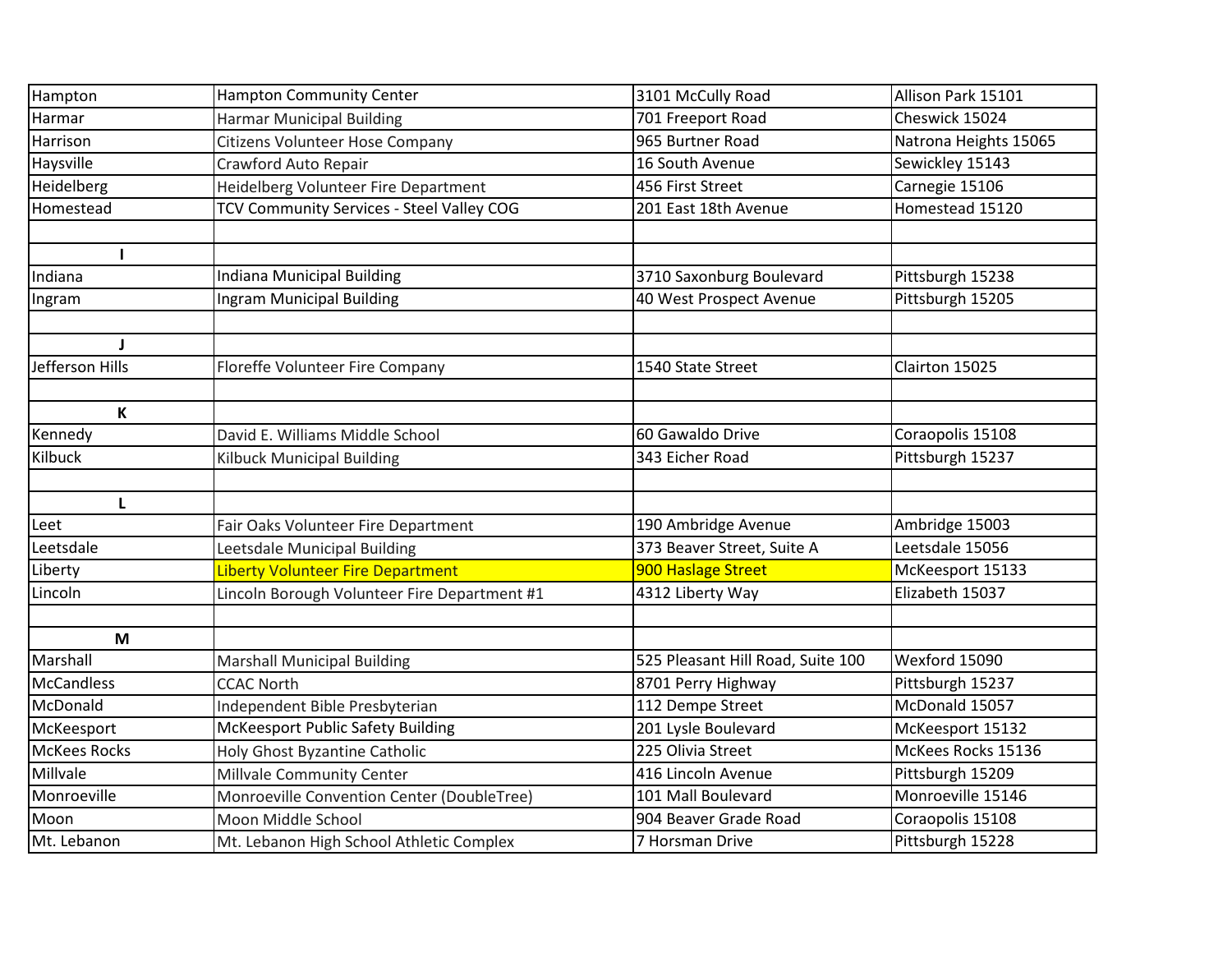| Mt. Oliver              | Pittsburgh Christian Fellowship                        | 407 Brownsville Road     | Pittsburgh 15210       |
|-------------------------|--------------------------------------------------------|--------------------------|------------------------|
| Munhall                 | Munhall #5 Volunteer Fire Department                   | 1817 Whitaker Way        | Pittsburgh 15210       |
|                         |                                                        |                          |                        |
| N                       |                                                        |                          |                        |
| <b>Neville</b>          | Neville Island Volunteer Fire Department               | 5300 Grand Avenue        | Pittsburgh 15225       |
| North Braddock          | North Braddock Municipal Building                      | 600 Anderson Street      | Braddock 15104         |
| North Fayette           | North Fayette Community Center                         | 580 Donaldson Road       | Oakdale 15071          |
| <b>North Versailles</b> | North Versailles Community Center                      | 1401 Greensburg Avenue   | North Versailles 15137 |
|                         |                                                        |                          |                        |
| $\mathbf{o}$            |                                                        |                          |                        |
| Oakdale                 | Oakdale Area Community Center                          | 104 Seminary Avenue      | Oakdale 15071          |
| Oakmont                 | <b>Oakmont Municipal Building</b>                      | 767 Fifth Street         | Oakmont 15139          |
| O'Hara                  | Kerr Elementary School                                 | 341 Kittanning Pike      | Pittsburgh 15215       |
| Ohio                    | Ohio Township Community Park Nature Center             | 325 Nicholson Road       | Sewickley 15143        |
|                         |                                                        |                          |                        |
| P                       |                                                        |                          |                        |
| Penn Hills              | Penn Hills Library                                     | 1037 Stotler Road        | Pittsburgh 15235       |
| Pennsbury Village       | Pennsbury Village Municipal Building                   | 1043 Pennsbury Boulevard | Pittsburgh 15205       |
| Pine                    | North Park Ice Rink Main Floor                         | 1200 Pearce Mill Road    | Wexford 15090          |
| Pitcairn                | Pitcairn Borough Park Building                         | 557 Broadway Boulevard   | Pitcairn 15140         |
| Pittsburgh Ward 1       | Ebenezer Baptist Church                                | 2001 Wylie Avenue        | Pittsburgh 15219       |
| Pittsburgh Ward 2       | Ebenezer Baptist Church                                | 2001 Wylie Avenue        | Pittsburgh 15219       |
| Pittsburgh Ward 3       | Ebenezer Baptist Church                                | 2001 Wylie Avenue        | Pittsburgh 15219       |
| Pittsburgh Ward 4       | Wesley W. Posvar Hall                                  | 230 South Bouquet Street | Pittsburgh 15213       |
| Pittsburgh Ward 5       | Pittsburgh Weil School                                 | 2250 Centre Avenue       | Pittsburgh 15219       |
| Pittsburgh Ward 6       | Teamsters Temple Banquet Hall                          | 4701 Butler Street       | Pittsburgh 15201       |
| Pittsburgh Ward 7       | Rodef Shalom Congregation                              | 4905 Fifth Avenue        | Pittsburgh 15213       |
| Pittsburgh Ward 8       | <b>Bloomfield-Garfield Corporation Activity Center</b> | 113 North Pacific Avenue | Pittsburgh 15224       |
| Pittsburgh Ward 9       | <b>Teamsters Temple Banquet Hall</b>                   | 4701 Butler Street       | Pittsburgh 15201       |
| Pittsburgh Ward 10      | Pittsburgh Sunnyside School                            | 4801 Stanton Avenue      | Pittsburgh 15201       |
| Pittsburgh Ward 11      | Pittsburgh Fulton School                               | 5799 Hampton Street      | Pittsburgh 15206       |
| Pittsburgh Ward 12      | Kingsley Association                                   | 6435 Frankstown Avenue   | Pittsburgh 15206       |
| Pittsburgh Ward 13      | Helen S. Faison Arts Academy                           | 7430 Tioga Street        | Pittsburgh 15208       |
| Pittsburgh Ward 14      | Taylor Allderdice High School                          | 2409 Shady Avenue        | Pittsburgh 15217       |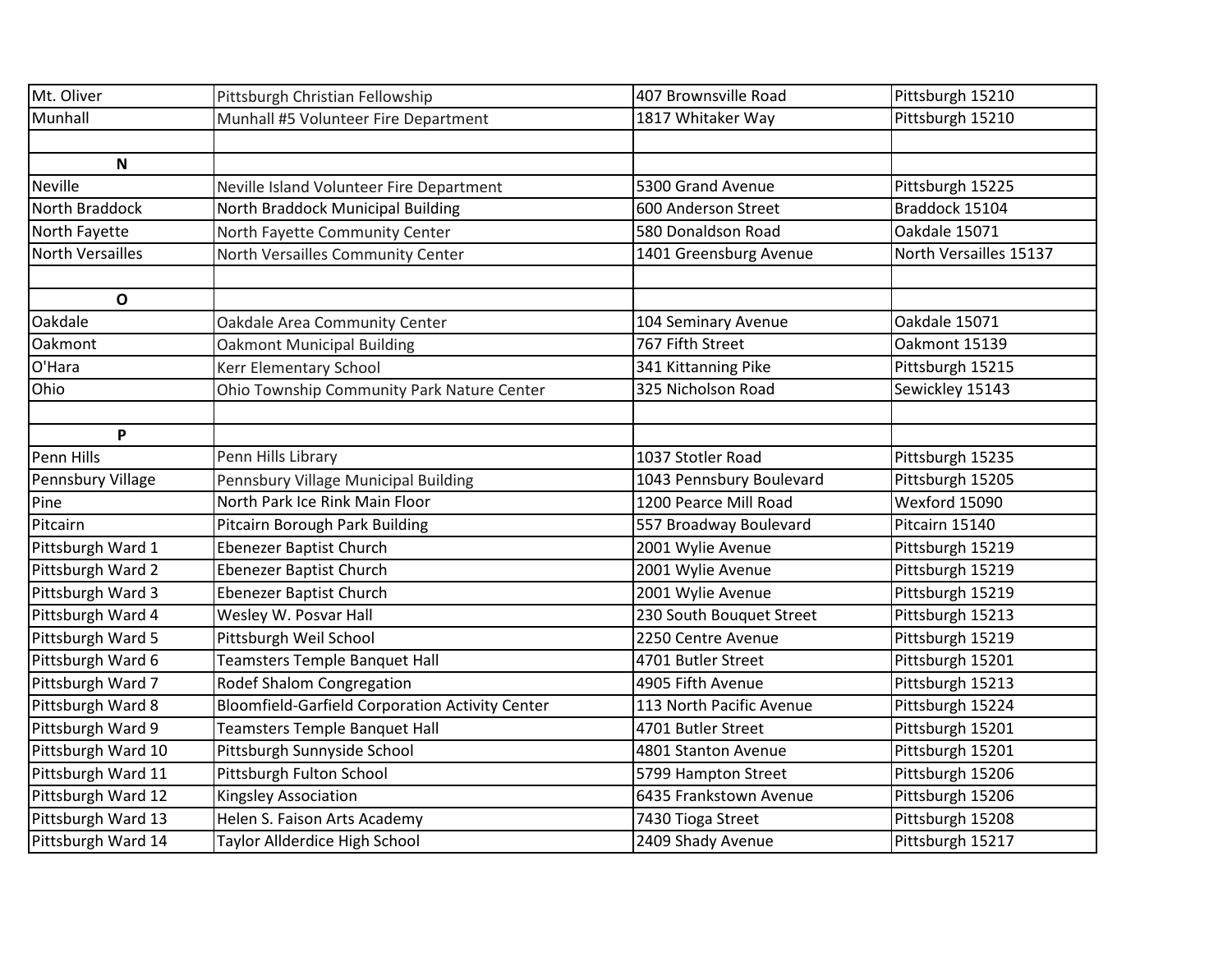| Pittsburgh Ward 15       | Taylor Allderdice High School                  | 2409 Shady Avenue         | Pittsburgh 15217   |
|--------------------------|------------------------------------------------|---------------------------|--------------------|
| Pittsburgh Ward 16       | South Side Market House                        | 202 Bedford Square        | Pittsburgh 15203   |
| Pittsburgh Ward 17       | South Side Market House                        | 202 Bedford Square        | Pittsburgh 15203   |
| Pittsburgh Ward 18       | Carrick High School                            | 125 Parkfield Street      | Pittsburgh 15210   |
| Pittsburgh Ward 19       | <b>Brashear High School</b>                    | 590 Crane Avenue          | Pittsburgh 15216   |
| Pittsburgh Ward 20       | Langley High School                            | 2940 Sheraden Boulevard   | Pittsburgh 15204   |
| Pittsburgh Ward 21       | Pittsburgh Manchester                          | 1612 Manhattan Street     | Pittsburgh 15233   |
| Pittsburgh Ward 22       | Pittsburgh Manchester                          | 1612 Manhattan Street     | Pittsburgh 15233   |
| Pittsburgh Ward 23       | Perry Traditional Academy                      | 3875 Perrysville Avenue   | Pittsburgh 15214   |
| Pittsburgh Ward 24       | Perry Traditional Academy                      | 3875 Perrysville Avenue   | Pittsburgh 15214   |
| Pittsburgh Ward 25       | Perry Traditional Academy                      | 3875 Perrysville Avenue   | Pittsburgh 15214   |
| Pittsburgh Ward 26       | Perry Traditional Academy                      | 3875 Perrysville Avenue   | Pittsburgh 15214   |
| Pittsburgh Ward 27       | Perry Traditional Academy                      | 3875 Perrysville Avenue   | Pittsburgh 15214   |
| Pittsburgh Ward 28       | Langley High School                            | 2940 Sheraden Boulevard   | Pittsburgh 15204   |
| Pittsburgh Ward 29       | Carrick High School                            | 125 Parkfield Street      | Pittsburgh 15210   |
| Pittsburgh Ward 30       | Carrick High School                            | 125 Parkfield Street      | Pittsburgh 15210   |
| Pittsburgh Ward 31       | Pittsburgh Mifflin Elementary School           | 1290 Mifflin Road         | Pittsburgh 15207   |
| Pittsburgh Ward 32       | Carrick High School                            | 125 Parkfield Street      | Pittsburgh 15210   |
| <b>Pleasant Hills</b>    | Pleasant Hills Community Presbyterian Church   | 199 Old Clairton Road     | Pittsburgh 15236   |
| Plum                     | Plum Senior High School                        | 900 Elicker Road          | Pittsburgh 15239   |
| Port Vue                 | South Allegheny Elementary School              | 1707 Washington Boulevard | McKeesport 15133   |
|                          |                                                |                           |                    |
| R                        |                                                |                           |                    |
| Rankin                   | <b>Rankin Municipal Building</b>               | 320 Hawkins Avenue        | Braddock 15104     |
| Reserve                  | Reserve Township Volunteer Fire Department     | 33 Lonsdale Street        | Pittsburgh 15214   |
| Richland                 | Northern Tier Regional Library Community Room  | 4015 Dickey Road          | Gibsonia 15044     |
| Robinson                 | Montour High School                            | 225 Clever Road           | McKees Rocks 15136 |
| Ross                     | Ross Township Public Works Buidling            | 225 Cemetery Lane         | Pittsburgh 15237   |
| Rosslyn Farms            | Rosslyn Farms Community Center                 | 400 Kings Highway         | Carnegie 15106     |
|                          |                                                |                           |                    |
| S                        |                                                |                           |                    |
| Scott                    | Chartiers Valley Intermediate School Gymnasium | 2030 Swallow Hill Road    | Pittsburgh 15220   |
| Sewickley                | Quaker Valley Middle School                    | 618 Harbaugh Street       | Sewickley 15143    |
| <b>Sewickley Heights</b> | Sewickley Heights History Center               | 1901 Glen Mitchell Road   | Sewickley 15143    |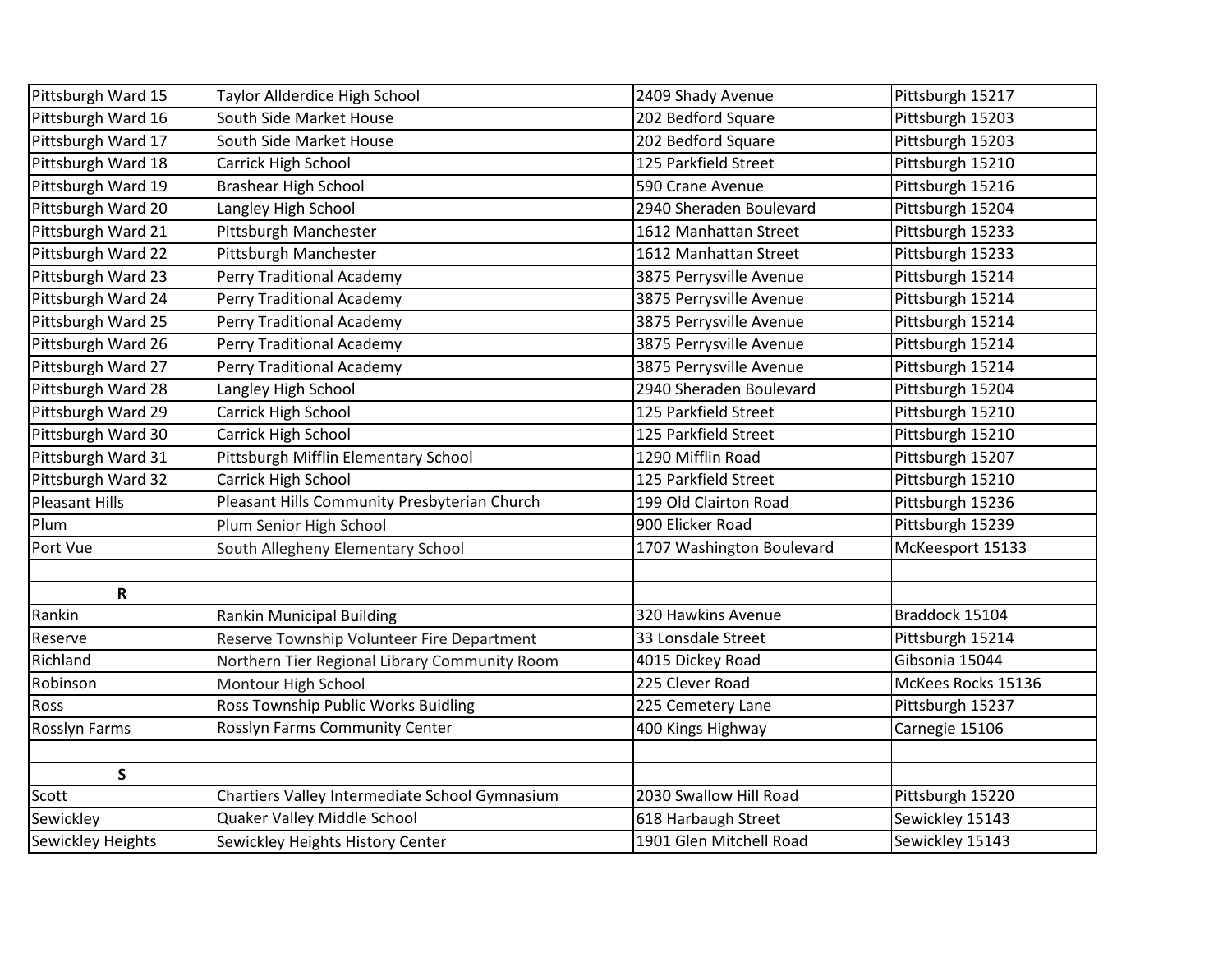| Sewickley Hills         | Sewickley Hills Municipal Building              | 349 Magee Road           | Sewickley 15143     |
|-------------------------|-------------------------------------------------|--------------------------|---------------------|
| Shaler                  | Shaler Area Middle School                       | 1800 Mt. Royal Boulevard | Glenshaw 15116      |
| Sharpsburg              | <b>Sharpsburg Municipal Building</b>            | 1611 Main Street         | Pittsburgh 15215    |
| South Fayette           | South Fayette High School                       | 3640 Old Oakdale Road    | McDonald 15057      |
| South Park              | <b>Broughton Volunteer Fire Department</b>      | 1030 Cochrans Mill Road  | Pittsburgh 15236    |
| <b>South Versailles</b> | Coulter Volunteer Fire & Rescue                 | 414 Railroad Street      | Coulter 15028       |
| Springdale Borough      | Springdale Junior-Senior High School            | 501 Butler Road          | Springdale 15144    |
| Springdale Township     | Springdale Township Municipal Building          | 100 Plate Drive          | Harwick 15049       |
| Stowe                   | <b>Stowe Municipal Building</b>                 | 555 Broadway Avenue      | McKees Rocks 15136  |
| Swissvale               | Woodland Hills Intermediate School              | 7600 Evans Street        | Pittsburgh 15218    |
|                         |                                                 |                          |                     |
| $\mathbf T$             |                                                 |                          |                     |
| Tarentum                | Holy Martyrs Catholic Church                    | 344 West Ninth Avenue    | Tarentum 15084      |
| Thornburg               | <b>Thornburg Municipal Building</b>             | 545 Hamilton Road        | Pittsburgh 15205    |
| <b>Trafford</b>         | <b>Student Transportation America</b>           | 550 5th Street Extension | Trafford 15085      |
| <b>Turtle Creek</b>     | Turtle Creek Elementary STEAM Academy           | 126 Monroeville Avenue   | Turtle Creek 15145  |
|                         |                                                 |                          |                     |
| U                       |                                                 |                          |                     |
| Upper St. Clair         | <b>Boyce Middle School</b>                      | 1500 Boyce Road          | Pittsburgh 15241    |
|                         |                                                 |                          |                     |
| $\mathbf v$             |                                                 |                          |                     |
| Verona                  | Verona Municipal Building                       | 736 East Railroad Avenue | <b>Verona 15147</b> |
| Versailles              | Park Baptist Church                             | 749 Center Street        | McKeesport 15132    |
|                         |                                                 |                          |                     |
| W                       |                                                 |                          |                     |
| Wall                    | <b>Wall Municipal Building</b>                  | 413 Wall Avenue          | Wilmerding 15148    |
| <b>West Deer</b>        | Deer Lakes Middle School                        | 17 East Union Road       | Russellton 15076    |
| <b>West Elizabeth</b>   | West Elizabeth Municipal Building               | 800 4TH Street           | Elizabeth 15088     |
| <b>West Homestead</b>   | West Homestead Volunteer Fire Department        | 447 West 8th Avenue      | Homestead 15120     |
| <b>West Mifflin</b>     | West Mifflin Area Middle School                 | 81 Commonwealth Avenue   | West Mifflin 15122  |
| <b>West View</b>        | West View Banquet Hall                          | 398 Perry Highway        | Pittsburgh 15229    |
| Whitaker                | Whitaker Volunteer Fire Department              | 239 Church Street        | Whitaker 15120      |
| Whitehall               | <b>Baldwin High School</b>                      | 4653 Clairton Boulevard  | Pittsburgh 15236    |
| <b>White Oak</b>        | White Oak Community Center/Athletic Association | 1796 Lower Heckman Road  | McKeesport 15131    |